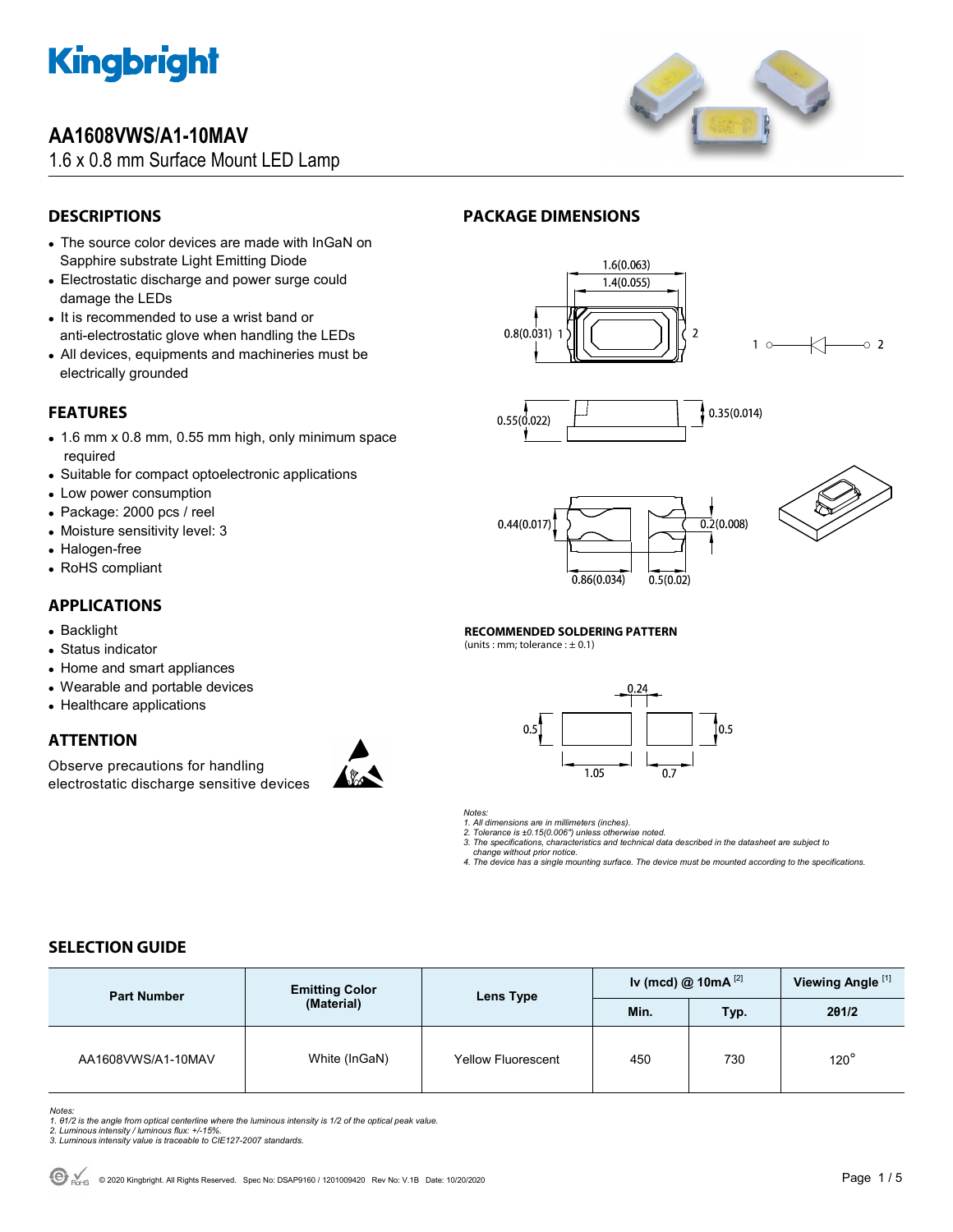#### **ELECTRICAL / OPTICAL CHARACTERISTICS at T<sub>A</sub>=25°C**

| <b>Parameter</b>                                                            | Symbol               | <b>Emitting Color</b> | Value   |                          | <b>Unit</b>   |  |
|-----------------------------------------------------------------------------|----------------------|-----------------------|---------|--------------------------|---------------|--|
|                                                                             |                      |                       | Typ.    | Max.                     |               |  |
| <b>Chromaticity Coordinates x</b><br>$I_F = 10mA$                           | $x^{[1]}$            | White                 | 0.31    | $\overline{\phantom{a}}$ |               |  |
| Chromaticity Coordinates y<br>$I_F = 10mA$                                  | $v^{[1]}$            | White                 | 0.31    | $\overline{\phantom{a}}$ |               |  |
| Forward Voltage $I_F$ = 10mA                                                | $V_F$ <sup>[2]</sup> | White                 | 3.0     | 3.4                      | v             |  |
| Reverse Current ( $V_R$ = 5V)                                               | l <sub>R</sub>       | White                 |         | 50                       | μA            |  |
| Temperature Coefficient of x<br>$I_F$ = 10mA, -10°C $\leq$ T $\leq$ 85°C    | $TC_{x}$             | White                 | $-0.18$ | $\overline{\phantom{0}}$ | $10^{-3}$ /°C |  |
| Temperature Coefficient of y<br>$I_F$ = 10mA, -10°C $\leq T \leq 85$ °C     | $TC_v$               | White                 | $-0.19$ | $\overline{\phantom{a}}$ | $10^{-3}$ /°C |  |
| Temperature Coefficient of $V_F$<br>$I_F$ = 10mA, -10°C $\leq T \leq 85$ °C | $TC_{V}$             | White                 | $-3.0$  | $\overline{\phantom{0}}$ | $mV$ °C       |  |

*Notes:* 

1. Measurement tolerance of the chromaticity coordinates is ±0.01.<br>2. Forward voltage: ±0.1V.<br>3. Excess driving current and / or operating temperature higher than recommended conditions may result in severe light degradati

### **ABSOLUTE MAXIMUM RATINGS at T<sub>A</sub>=25°C**

| Parameter                                    | Symbol                  | Value          | Unit        |
|----------------------------------------------|-------------------------|----------------|-------------|
| Power Dissipation                            | P <sub>D</sub>          | 80             | mW          |
| Reverse Voltage                              | $V_{R}$                 | 5              | $\vee$      |
| Junction Temperature                         | $\mathsf{T}_j$          | 115            | $^{\circ}C$ |
| <b>Operating Temperature</b>                 | $T_{op}$                | $-40$ to $+85$ | $^{\circ}C$ |
| Storage Temperature                          | $T_{\text{stg}}$        | $-40$ to $+85$ | $^{\circ}C$ |
| DC Forward Current                           | IF.                     | 20             | mA          |
| Peak Forward Current                         | $I_{FM}$ <sup>[1]</sup> | 100            | mA          |
| Electrostatic Discharge Threshold (HBM)      |                         | 250            | $\vee$      |
| Thermal Resistance (Junction / Ambient)      | $R_{th}$ ja $^{[2]}$    | 380            | °C/W        |
| Thermal Resistance (Junction / Solder point) | $R_{th}$ JS $^{[2]}$    | 190            | °C/W        |

Notes:<br>1. 1/10 Duty Cycle, 0.1ms Pulse Width.<br>2. R<sub>th JA</sub> ,R<sub>th JS</sub> Results from mounting on PC board FR4 (pad size ≥ 16 mm<sup>2</sup> per pad).<br>3. Relative humidity levels maintained between 40% and 60% in production area are re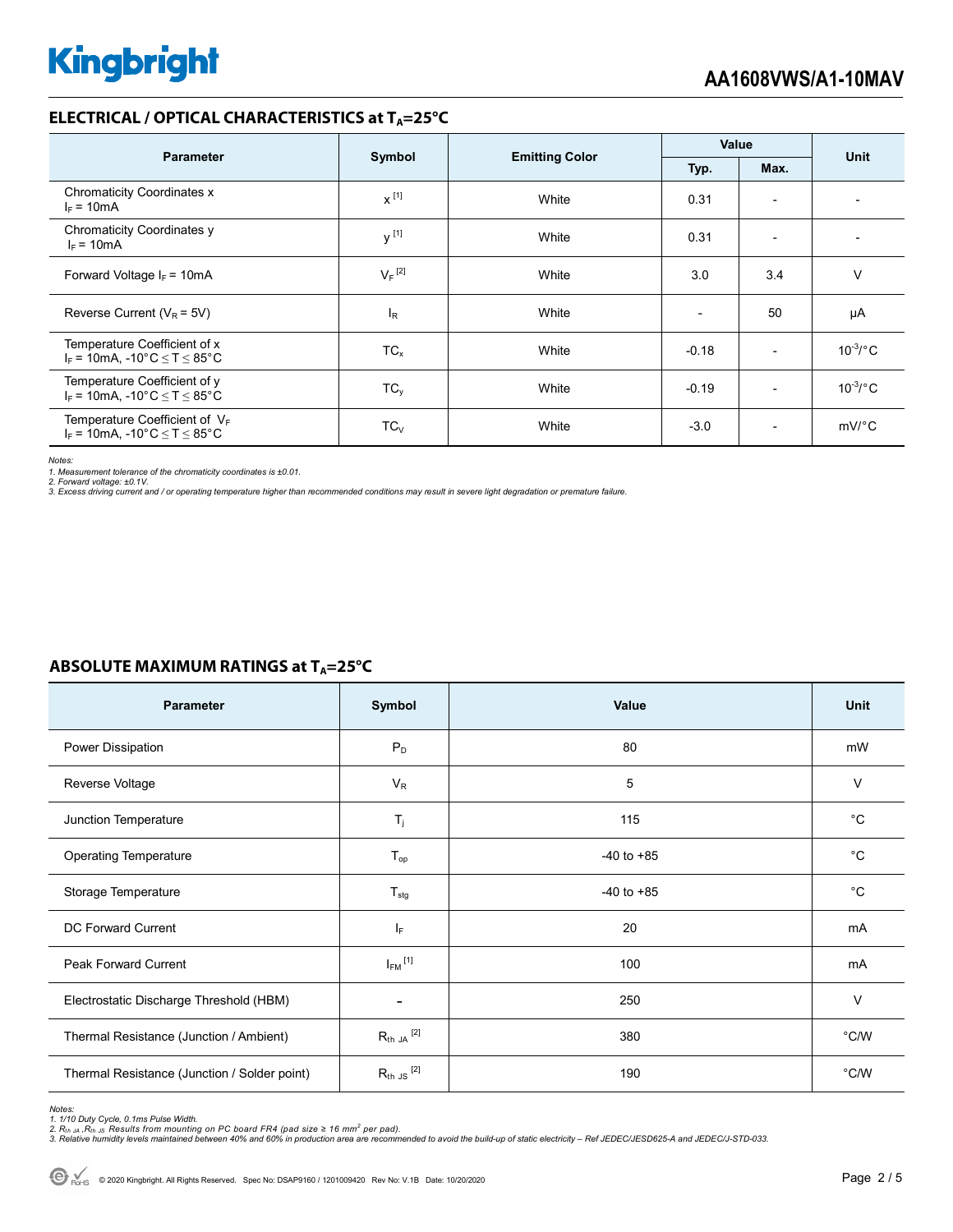# **Kingbright**

### **TECHNICAL DATA**

**SPATIAL DISTRIBUTION**



### **WHITE**











#### **CIE CHROMATICITY DIAGRAM**



|    | x     | У     |                | x     | у     |
|----|-------|-------|----------------|-------|-------|
| a2 | 0.263 | 0.213 | a0             | 0.282 | 0.245 |
|    | 0.282 | 0.245 |                | 0.298 | 0.271 |
|    | 0.265 | 0.265 |                | 0.286 | 0.299 |
|    | 0.242 | 0.226 |                | 0.265 | 0.265 |
|    | 0.298 | 0.271 | b <sub>1</sub> | 0.313 | 0.296 |
| b2 | 0.313 | 0.296 |                | 0.329 | 0.325 |
|    | 0.306 | 0.332 |                | 0.329 | 0.371 |
|    | 0.286 | 0.299 |                | 0.306 | 0.332 |
|    | 0.329 | 0.325 |                |       |       |
| c0 | 0.358 | 0.372 |                |       |       |
|    | 0.363 | 0.400 |                |       |       |
|    | 0.329 | 0.371 |                |       |       |

*Notes: Shipment may contain more than one chromaticity regions. Orders for single chromaticity region are generally not accepted. Measurement tolerance of the chromaticity coordinates is ±0.01.*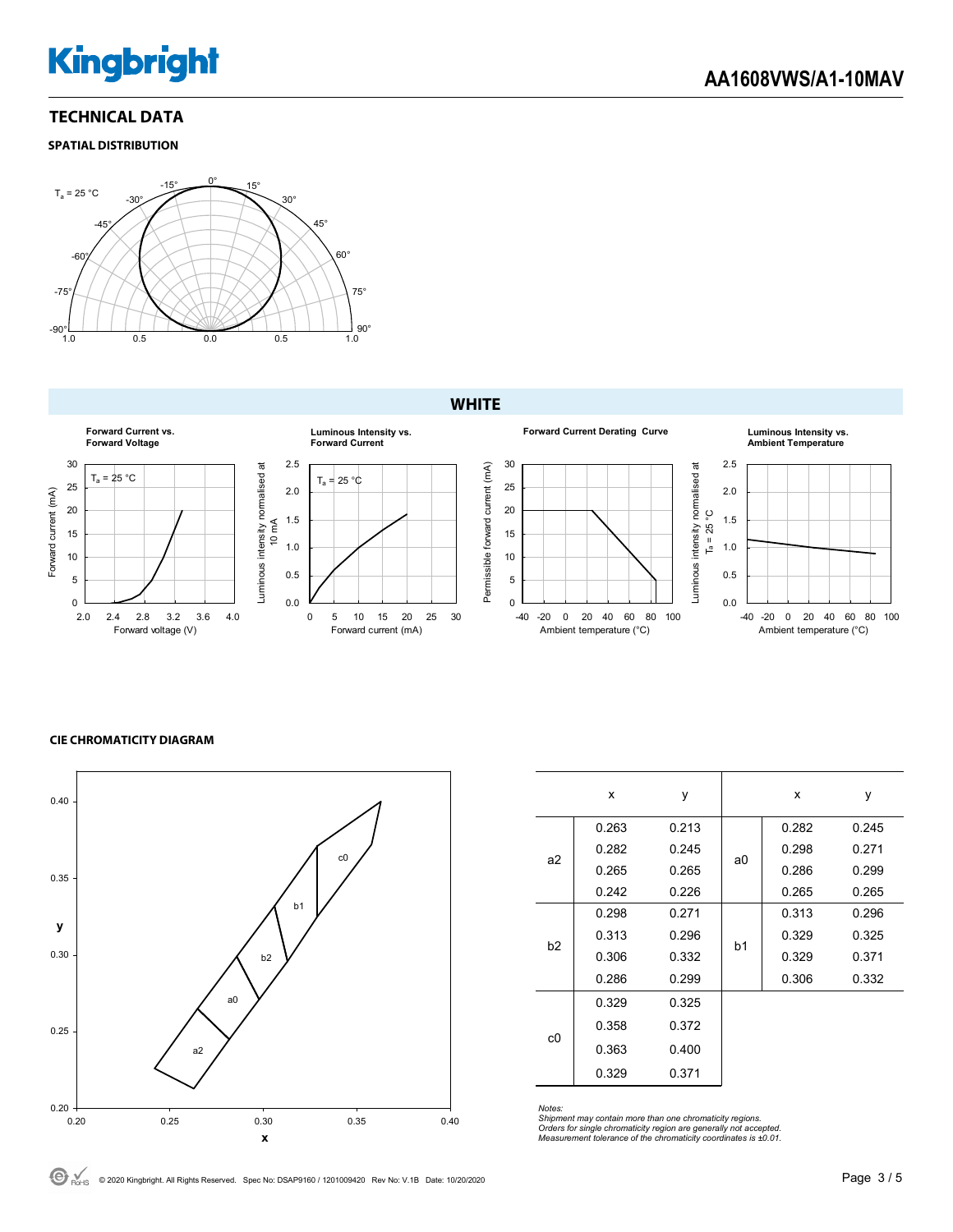# **Kingbright**

# **AA1608VWS/A1-10MAV**

#### **REFLOW SOLDERING PROFILE for LEAD-FREE SMD PROCESS <b>TAPE SPECIFICATIONS** (units: mm)





**REEL DIMENSION** (units : mm)



*Notes:* 

- *1. Don't cause stress to the LEDs while it is exposed to high temperature.*
- *2. The maximum number of reflow soldering passes is 2 times. 3. Reflow soldering is recommended. Other soldering methods are not recommended as they might cause damage to the product.*

#### **HANDLING PRECAUTIONS**

Compare to epoxy encapsulant that is hard and brittle, silicone is softer and flexible. Although its characteristic significantly reduces thermal stress, it is more susceptible to damage by external mechanical force. As a result, special handling precautions need to be observed during assembly using silicone encapsulated LED products. Failure to comply might lead to damage and premature failure of the LED.

- 1. Handle the component along the side surfaces by using forceps or appropriate tools.
- 2. Do not directly touch or handle the silicone lens surface. It may damage the internal circuitry.



- 4-1. The inner diameter of the SMD pickup nozzle should not exceed the size of the LED to prevent air leaks.
- 4-2. A pliable material is suggested for the nozzle tip to avoid scratching or damaging the LED surface during pickup.
- 4-3. The dimensions of the component must be accurately programmed in the pick-and-place machine to insure precise pickup and avoid damage during production.
- 5. As silicone encapsulation is permeable to gases, some corrosive substances such as  $H_2S$  might corrode silver plating of leadframe. Special care should be taken if an LED with silicone encapsulation is to be used near such substances.

3. Do not stack together assembled PCBs containing exposed LEDs. Impact may scratch the silicone lens or damage the internal circuitry.